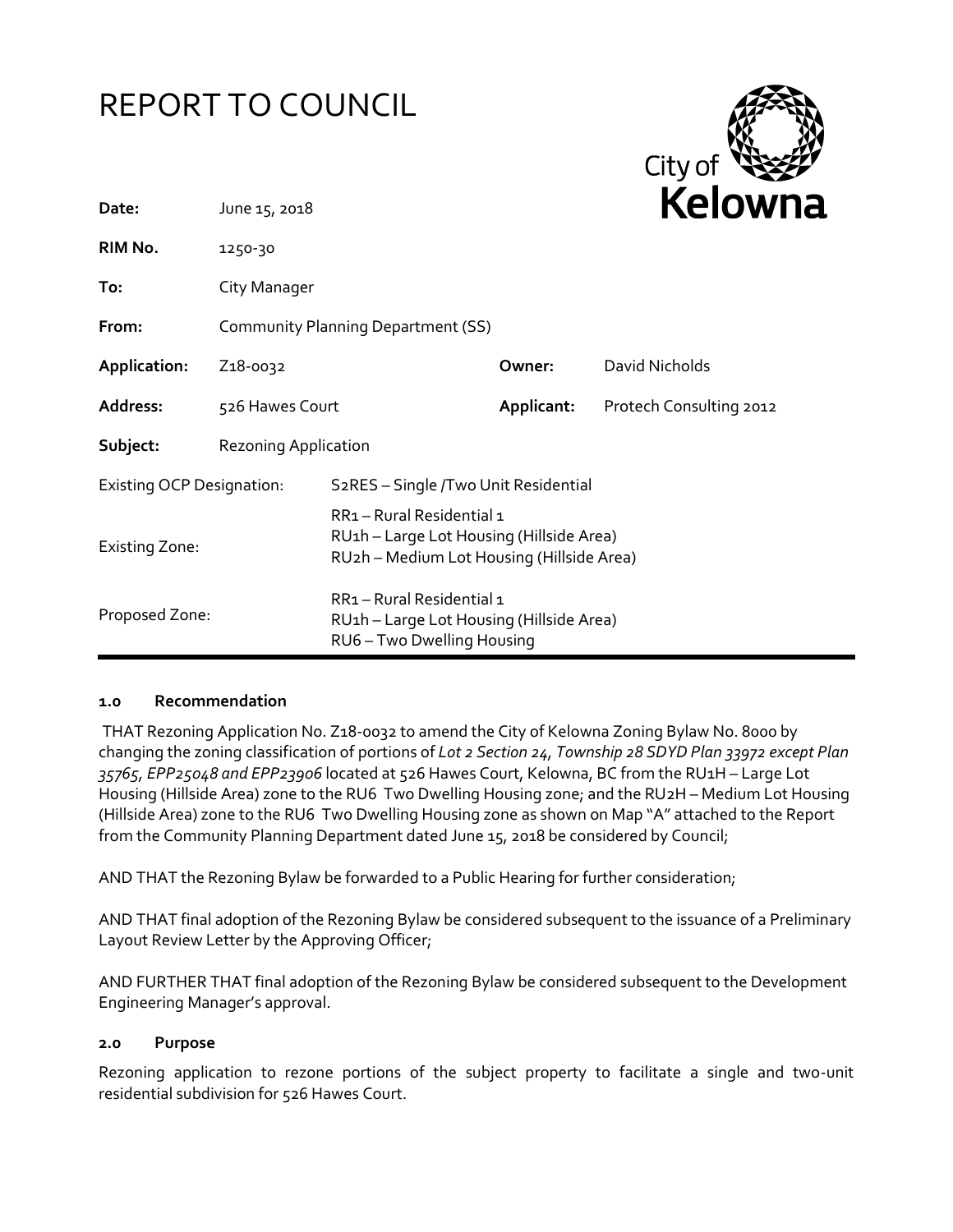## **3.0 Community Planning**

Community Planning supports the proposed zone amendments. Staff have worked with the applicants to better accommodate the subdivision grading and drainage patterns within the development. Key components to the amendments are:

- Improve the balance of Single / Two Unit Residential(S2RES) within the development.
- Remove the proposed private access road thereby reducing impervious surface and reduce drainage flows.

### **4.0 Proposal**

### 4.1 Background

The current OCP designates the subject property as single and two-unit residential. The current applicant has worked with staff to establish a revised concept plan, having duplexes on 3 lots with a party wall agreement, that respects the natural environment and hillside conditions, including grading and drainage patterns. The zone amendment responds to improve a previous concept plan of a single unit residential subdivision.

The subject property slopes from the Powerline Linear Park boundary in the south down to an existing residential subdivision. A subdivision application (S18-0028) is currently under staff review.

### 4.2 Project Description

The subject parcel is approximately 1.20 hectares (2.98 acres) in size. The development proposes 8 single and two unit residential lots. The main vehicle access is via extension of existing Hawes Court.

## 4.3 Site Context

The subject property is located: within the Okanagan Mission Sector of the City; within the Permanent Growth Boundary; is located at the end of Hawes Court off Quartz Crescent adjacent to Powerline Linear Park.

The proposed subdivision will be serviced by City water main within proposed Hawes Court extension and sanitary & storm mains within the proposed Hawes Court extension and a SROW thru the west side of the subject property.

| <b>Orientation</b> | Zoning                                     | <b>Land Use</b>             |
|--------------------|--------------------------------------------|-----------------------------|
| North              | RU <sub>1</sub> – Large Lot Housing        | Developed                   |
| East               | RU <sub>1</sub> - Large Lot Housing        | Developed                   |
| South              | P <sub>3</sub> – Parks and Open Space Zone | Powerline Linear Park       |
| West               | RR1 - Rural Residential 1                  | Residential and undeveloped |

Specifically, adjacent land uses are as follows:

\_\_\_\_\_\_\_\_\_\_\_\_\_\_\_\_\_\_\_\_\_\_\_\_\_\_\_ <sup>1</sup>City of Kelowna Official Community Plan, Policy 5.2.3 (Development Process Chapter).

<sup>&</sup>lt;sup>2</sup>City of Kelowna Official Community Plan, Policy 5.2.3 (Development Process Chapter).

<sup>&</sup>lt;sup>3</sup> City of Kelowna Official Community Plan, Policy 5.15.3 (Development Process Chapter).

<sup>4</sup>City of Kelowna Hillside Development Guidelines, October 2009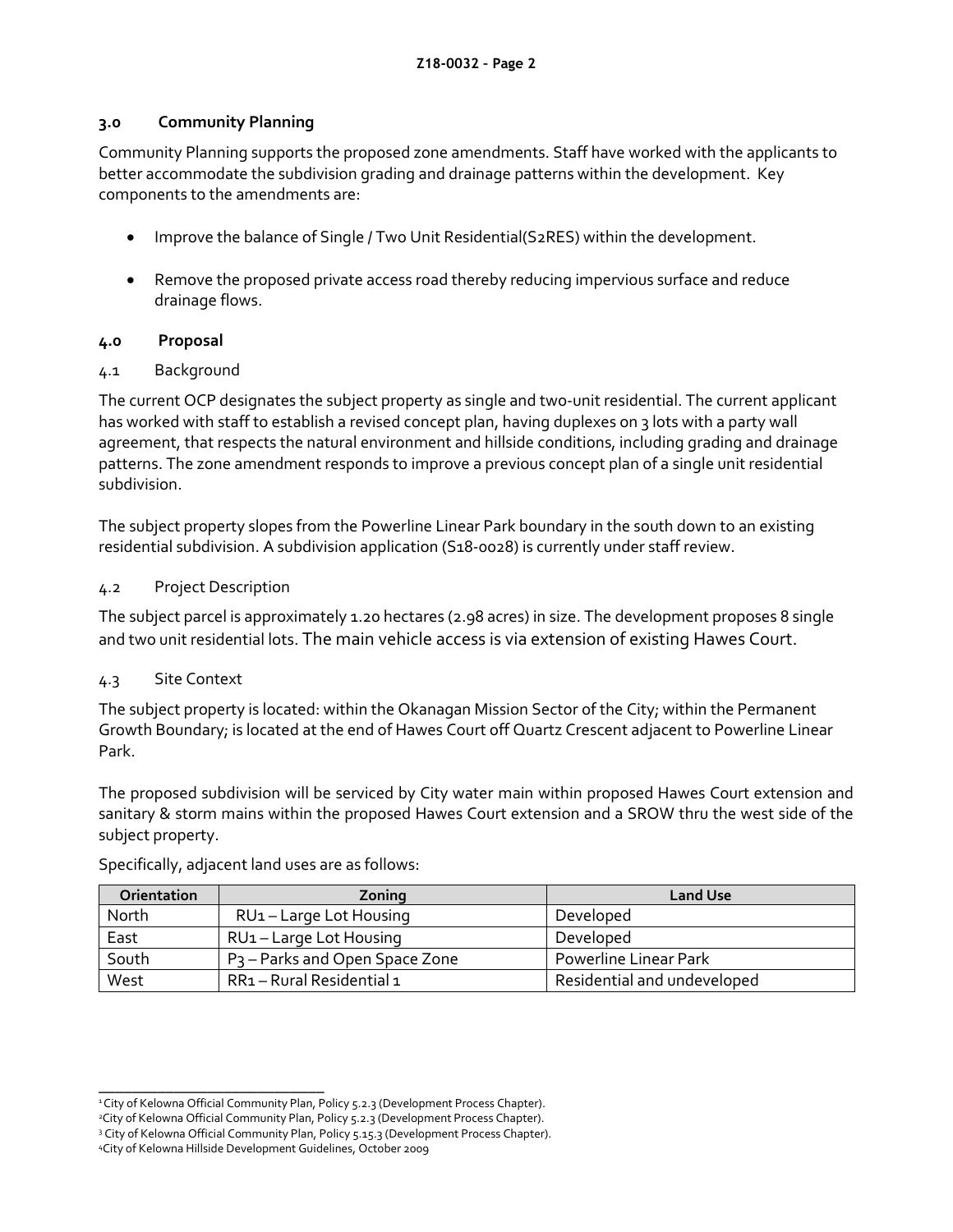**Future Land Use Map: 526 Hawes Court**



**Neighbourhood Context Map: 526 Hawes Court**



\_\_\_\_\_\_\_\_\_\_\_\_\_\_\_\_\_\_\_\_\_\_\_\_\_\_\_ <sup>1</sup>City of Kelowna Official Community Plan, Policy 5.2.3 (Development Process Chapter).

- <sup>2</sup>City of Kelowna Official Community Plan, Policy 5.2.3 (Development Process Chapter).
- <sup>3</sup> City of Kelowna Official Community Plan, Policy 5.15.3 (Development Process Chapter).
- <sup>4</sup>City of Kelowna Hillside Development Guidelines, October 2009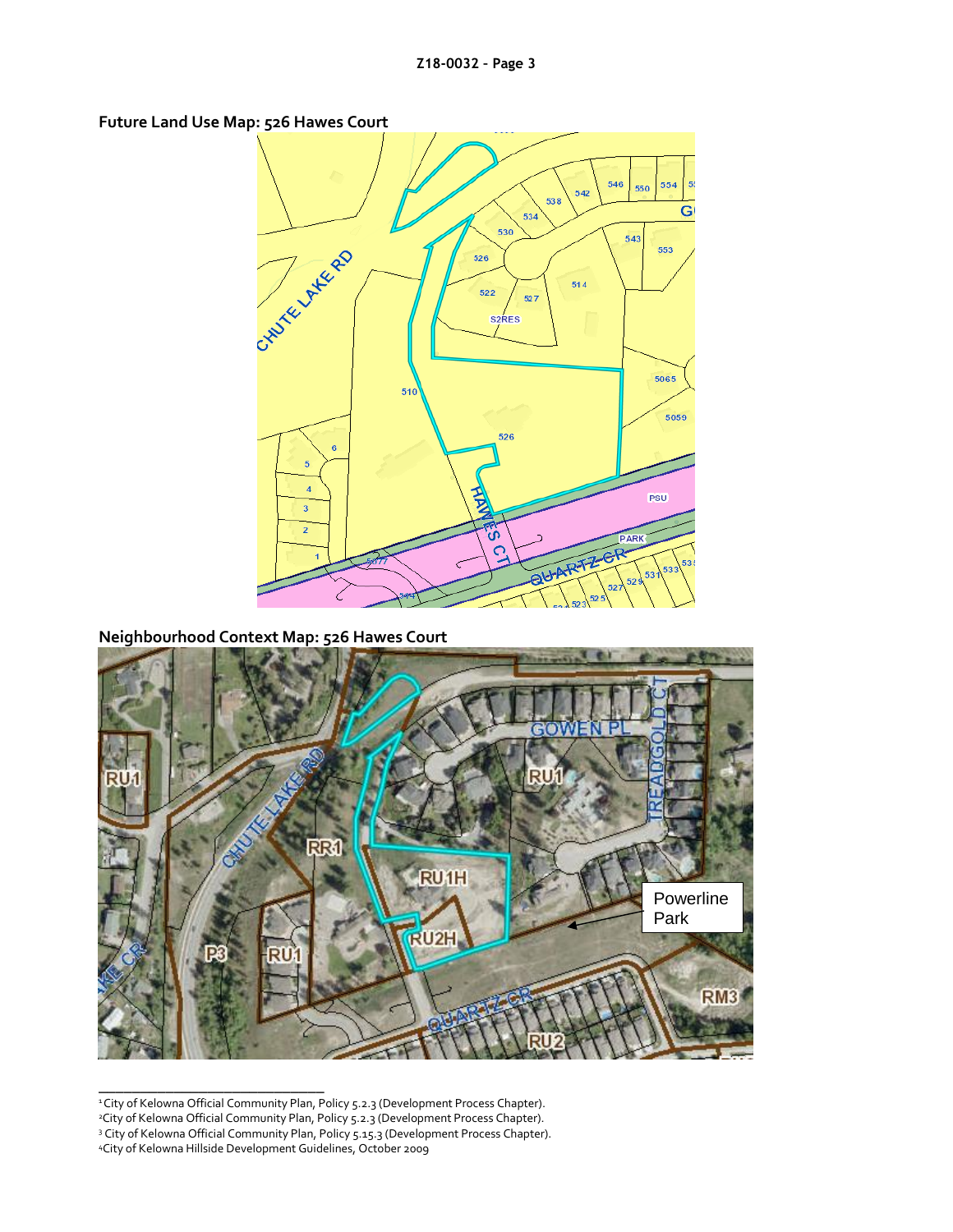#### **Subject Property Map:**



#### **5.0 Public Notification**

The applicant has undertaken public notification in accordance with Council Policy #367. This has included delivery by courier as well as hand delivering a letter to those properties with residents, including a map of the proposed zone amendments to the residents and neighboring property owners within 50 metres of the subject property.

#### **6.0 Current Development Policies**

6.1 Kelowna Official Community Plan (OCP)

#### **Development Process**

**Steep Slopes.<sup>1</sup>**Prohibit development on steep slopes (+30% or greater for a minimum distance of 10 metres) except where provided for in ASPs adopted or subdivisions approved prior to adoption of OCP Bylaw 10500.

Design for People and Nature.<sup>2</sup> Structure new neighbourhoods around parks, pedestrian and bike routes, open spaces, and environmental areas, rather than around roadways and cars.

Environmentally Sensitive Area Linkages.<sup>3</sup> <sup>3</sup> Ensure that development activity does not compromise the ecological function of environmentally sensitive areas and maintains the integrity of plant and wildlife corridors.

\_\_\_\_\_\_\_\_\_\_\_\_\_\_\_\_\_\_\_\_\_\_\_\_\_\_\_ <sup>1</sup>City of Kelowna Official Community Plan, Policy 5.2.3 (Development Process Chapter).

<sup>&</sup>lt;sup>2</sup>City of Kelowna Official Community Plan, Policy 5.2.3 (Development Process Chapter).

<sup>&</sup>lt;sup>3</sup> City of Kelowna Official Community Plan, Policy 5.15.3 (Development Process Chapter).

<sup>4</sup>City of Kelowna Hillside Development Guidelines, October 2009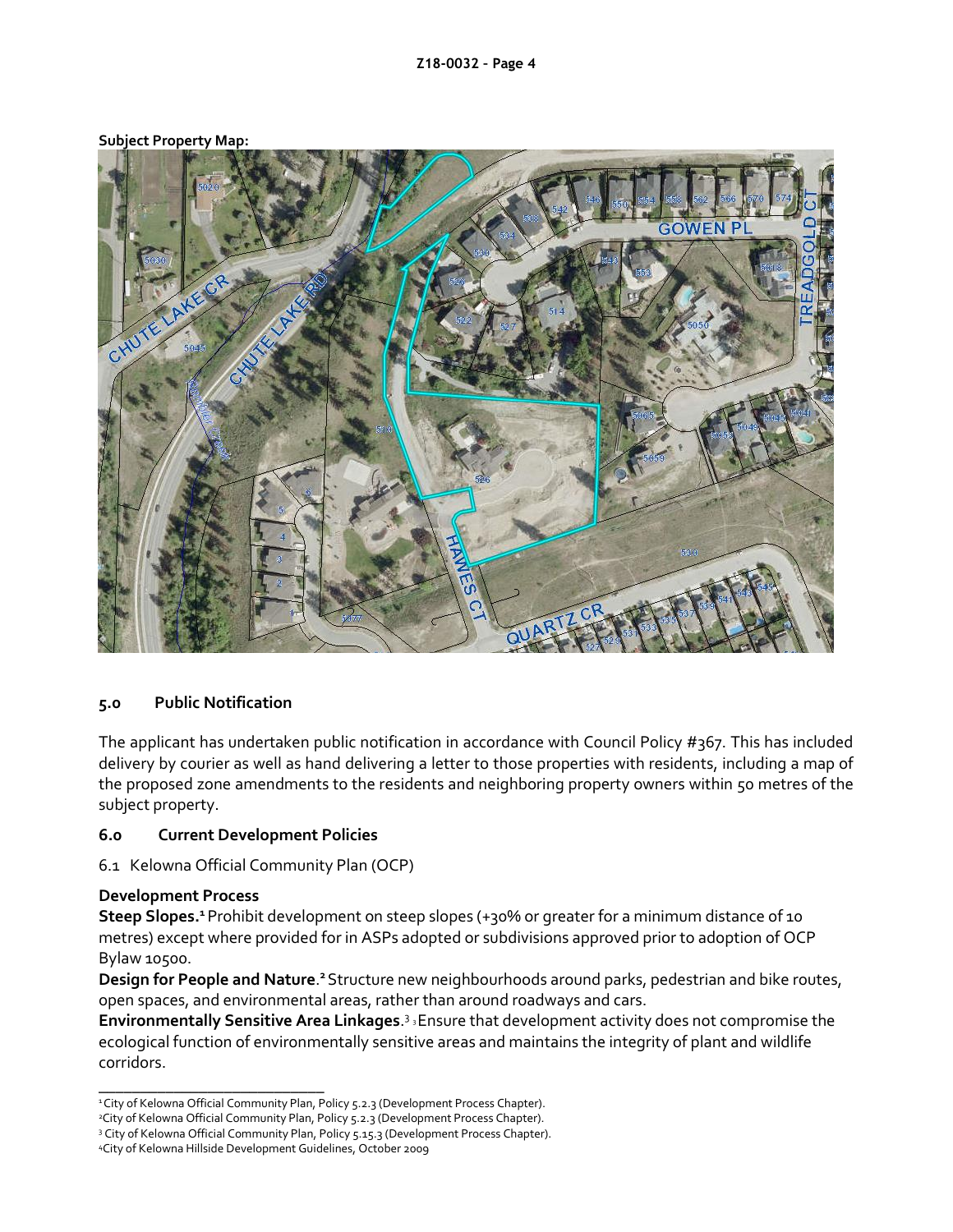### 6.2 **Hillside Development Guidelines<sup>4</sup>**

**Vision:** Hillside developments will be environmentally sensitive, functionally appropriate, aesthetically pleasing and economically feasible.

### **Principles for hillside development:**

- Damage to the environment and natural features should be avoided;
- Suitable density and diversity of housing type mitigates impacts;
- All users are accommodated on neighbourhood streets;
- Views are preserved for resident and visitors;
- Locally appropriate drought tolerant plants are used; and
- Building sites are safe.

## **Visual Objectives:**

Significant natural features and landforms, including ridgelines, are retained or enhanced.

## **Grading / Retaining Objectives:**

- Site grading and retaining walls respect existing terrain; that is, large cuts / fills are not used to create "build-able lots" or flat yards. Driveway grades follow the natural terrain, large single level building platforms are avoided, final lot grades mimic the natural slope and slopes are promptly revegetated;
- Signiant natural scenic features, such as gullies, rock outcrops and knolls are at a minimum retained and preferably enhanced; and
- Retaining structures integrate well with the onsite architectural character and natural environment.

## **Housing Diversity and Design Objectives:**

Cluster housing is used to retain significant natural areas or avoid / mitigate development impacts.

#### **7.0 Technical Comments**

#### 7.1 Development Engineering Department

Development Engineering defers comments to the Suburban and Rural Planning Department. Requirements for servicing are addressed under File S18-0028, (see Memorandum dated April 10, 2018, attached).

\_\_\_\_\_\_\_\_\_\_\_\_\_\_\_\_\_\_\_\_\_\_\_\_\_\_\_ <sup>1</sup>City of Kelowna Official Community Plan, Policy 5.2.3 (Development Process Chapter).

<sup>&</sup>lt;sup>2</sup>City of Kelowna Official Community Plan, Policy 5.2.3 (Development Process Chapter).

<sup>&</sup>lt;sup>3</sup> City of Kelowna Official Community Plan, Policy 5.15.3 (Development Process Chapter).

<sup>4</sup>City of Kelowna Hillside Development Guidelines, October 2009